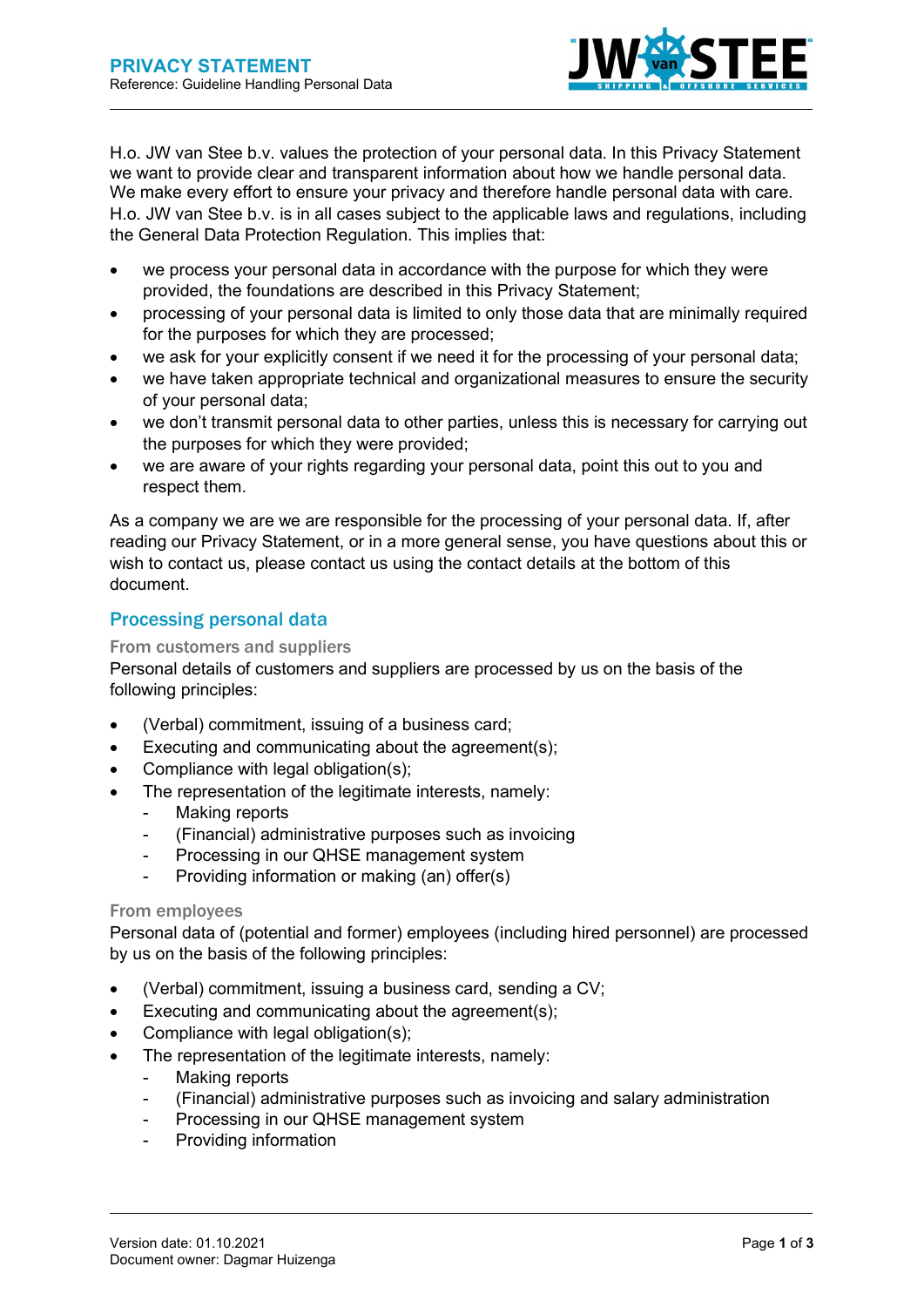

#### From business contacts, stakeholders and interested parties

Personal details of business contacts, stakeholders and interested parties are provided by us processes on the basis of the following principles:

- (Verbal) commitment, issuing of a business card;
- Executing and communicating about the agreement(s);
- Compliance with legal obligation(s);
- The representation of the legitimate interests, namely:
	- Making reports
	- (Financial) administrative purposes such as invoicing
	- Processing in our QHSE management system
	- Providing information or making (an) offer(s)

Data is stored during the period that one is seen as business contact, interested party and/or interested party. You can be removed from the system on request.

#### Data provision to third parties

Providing information to third parties (customers) only happens if this is necessary due to legal obligations or if this is an important requirement of our customer. This can be one-off, but it may also be necessary to regularly provide an update to a party with whom a long-term cooperation takes place. Think of sharing renewed certificates or a periodic status and location update of the ship and its crew, but also to provide a passport copy to our travel agency for the purpose of booking a plane ticket.

If for any other reason data should be provided to third parties, this is only done with the permission of the person concerned.

#### Outside of the EU

In some cases, it will be necessary to pass on data to parties outside the EEA. This only takes place according to the rules and regulations set by the European Commission for this.

#### **Minors**

We only process personal data of minors if we have received written permission from the parent, caregiver or legal representative of the minor.

#### Storage period

Data intended for the execution of correct salary administration are retained for as long as the law prescribes. The data needed to carry out the other activities will be kept longer. In principle indefinitely because the work requires this.

#### **Security**

We have taken appropriate technical and organizational measures to protect your personal data against unlawful processing. Our measures are evaluated regularly and our employees informed.

### Rights concerning your data

Everyone has the right to inspect, rectify or delete her/his personal data that we have received from her/him. If we are allowed to process personal data on the basis of a given permission for this, then everyone always has the right to withdraw this permission.